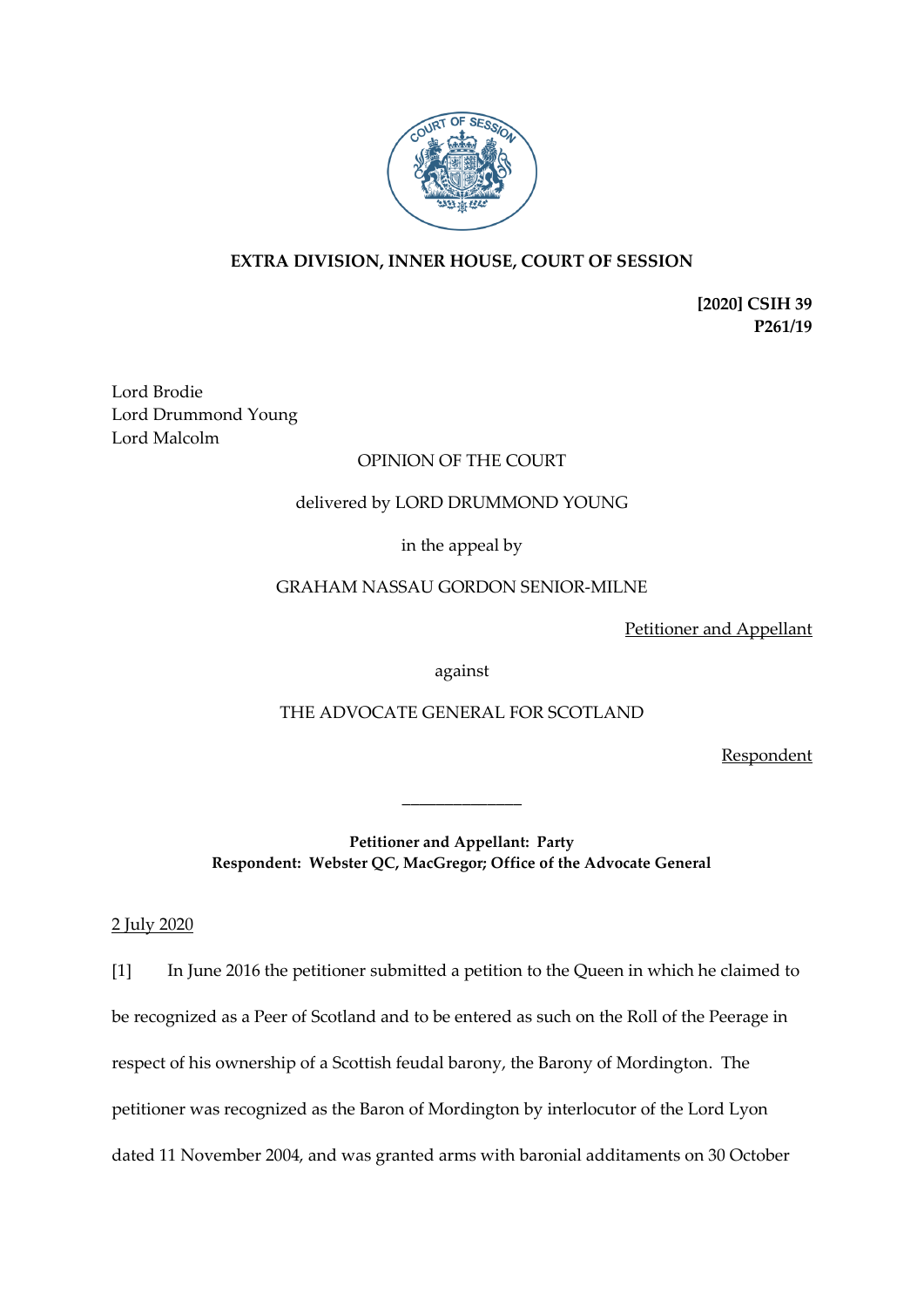2007. Although it is not the subject of any express averment, the petitioner accepts that he acquired the Barony of Mordington by purchase of the land to which it attaches from a previous proprietor. The essence of the petitioner's claim to be recognized as a Peer of Scotland is that the owner of a feudal barony is entitled, at least in cases where certain historical conditions are satisfied, to recognition as holding that office and, in consequence, to a seat in the House of Lords. The petitioner further asserts that such a peerage is not subject to the provisions of the House of Lords Act 1999, which severely restricted the ability of hereditary peers to sit in that House.

[2] The petitioner's petition to the Queen was refused; he was notified of such refusal by a letter of 4 December 2018 from the Clerk of the Crown in Chancery. That letter stated:

"I am writing in relation to your Petition to The Queen concerning the Barony of Mordington. As you know, Her Majesty referred your Petition to the Advocate General for Scotland for consideration and report. The Advocate General for Scotland has advised that nothing further should be done in respect of the present petition, and Her Majesty has accepted this advice.

I must therefore inform you that I cannot direct that your name be placed on the Roll of the Peerage and that no further action will be taken in respect of this matter".

[3] The petitioner subsequently presented the present petition for judicial review of legal advice given to the Queen by the Advocate General in respect of the claim that he submitted in June 2016. He seeks two orders: first, a declarator that the Advocate General acted unlawfully in advising the Queen to perform an unlawful act, namely to deny the petitioner his right of access to a court of law to have his underlying claim to a Peerage recognized, and secondly, a mandatory order requiring the Advocate General to reconsider his advice and to advise the Queen accordingly.

[4] The averments made in the present petition are in summary as follows. The petitioner's peerage claim concerned a title which he already owned and which had been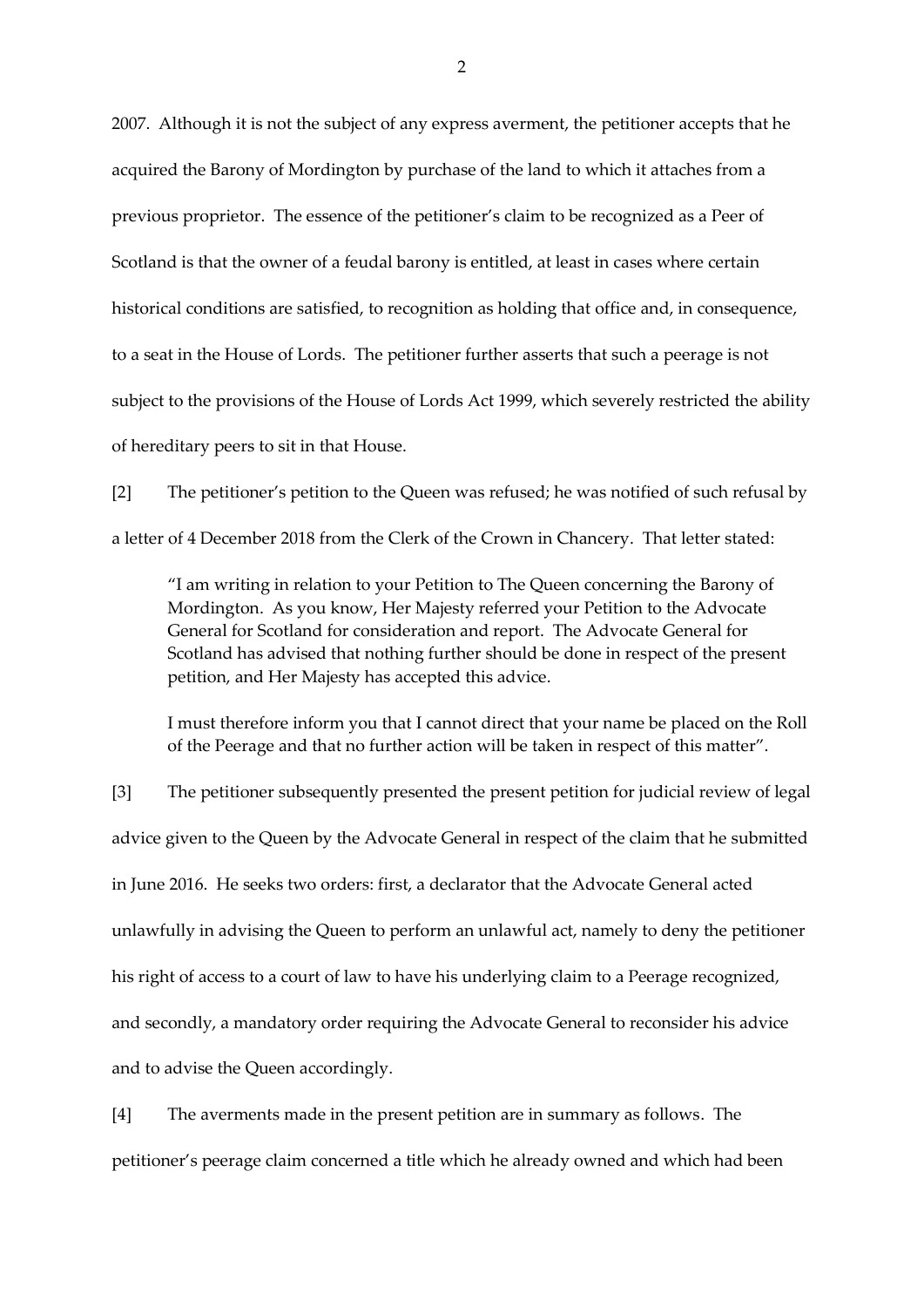recognized by the Lord Lyon acting in his judicial capacity. The petition primarily concerned the legal status of that title, namely whether or not the title was a peerage. That had been the subject of the petition to the Queen, but the Queen was bound by constitutional convention to act in accordance with the advice of her ministers. Consequently the decision to refuse the petition to the Queen was effectively an act of the relevant minister, namely the Advocate General, the respondent in the present petition.

[5] The primary basis for the petitioner's peerage claim was the existence of four Scottish feudal baronies recorded on the Roll of the Peerage, namely the Dukedom of Rothesay, the Earldom of Sutherland, the Earldom of Mar and the Barony of Torphichen. Other Scottish feudal baronies had been recognised as peerages in the past but they were now extinct. In view of the recognition of the foregoing baronies as peerages, it is averred that there was no basis for failing to recognise the Barony of Mordington as a peerage. Furthermore, by the Act of Parliament of 1503 (c. 78) all baronies exceeding 100 merklands in extent were accounted greater baronies which, the petitioner avers, amounted to Lordships of Parliament in the modern sense: Stair, Institutions, I.ii.3.2. The Barony of Mordington was approximately 1,000 acres in extent at that time, which, it was said, was greater than the stipulated limit in the Act of 1503; consequently it should count as a greater barony conferring a Lordship of Parliament in the modern sense.

[6] Once the Barony of Mordington had been designated by the Act of 1503 as a peerage in the modern sense, its status could only be removed by an express statutory provision or by necessary implication from a statute. Neither of those had occurred. Moreover, the rights of feudal barons and other owners of heritable jurisdictions, including the right to sit in Parliament as members of the nobility, were expressly preserved as rights of property by article 20 of the Treaty of Union (technically the Act of Union 1707 (c. 7)). Article 20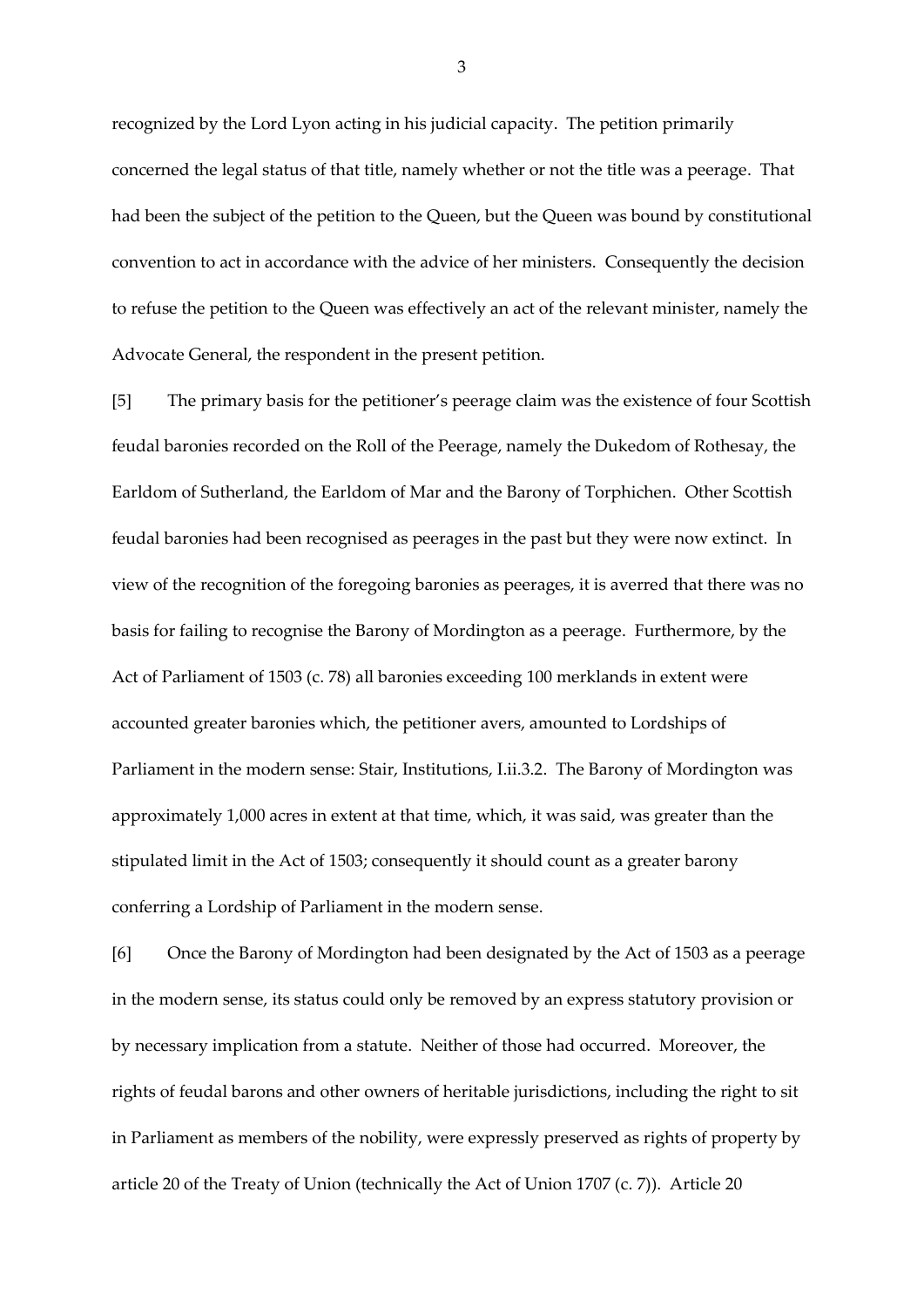provides that all heritable offices should continue to be enjoyed in the same manner as they were previously enjoyed under the law of Scotland.

[7] Consequently the petitioner was asserting a legal right to sit as a peer in the House of Lords. In view of that characterization of his claim, it should have been referred by the Queen to a court of law. Such a court might have been the House of Lords, or another court such as the Judicial Committee of the Privy Council. Thus the advice given by the Advocate General to the Queen denied the petitioner access to a court, and on that basis was open to challenge.

[8] In the petition some reliance is placed on Magna Carta and the English Act of Union of 1706 (6 Ann c 11). In this respect, we observe that Magna Carta has no force of law in Scotland; it is an English document, and at the time of its execution, 1215, England was an independent country from Scotland. So far as the Union is concerned, it is the Scottish Act of 1707 that is binding in Scotland, including the provisions of the treaty that form part of that Act. The references to Magna Carta are intended to support the right of access to a court of justice. In Scotland, of course, such a right has long been recognized, but its origins lie in the common law, not in any English constitutional document.

#### **The requirement of permission to proceed**

[9] Section 27B(1) of the Court of Session Act 1988 provides that no proceedings may be taken in respect of an application to the supervisory jurisdiction of the Court unless the Court has granted permission for the application to proceed. Section 27B(2) provides that the Court may grant permission for an application to proceed only if it is satisfied that the applicant can demonstrate sufficient interest, and the application has "a real prospect of success". The Advocate General opposed the grant of such permission in the present case,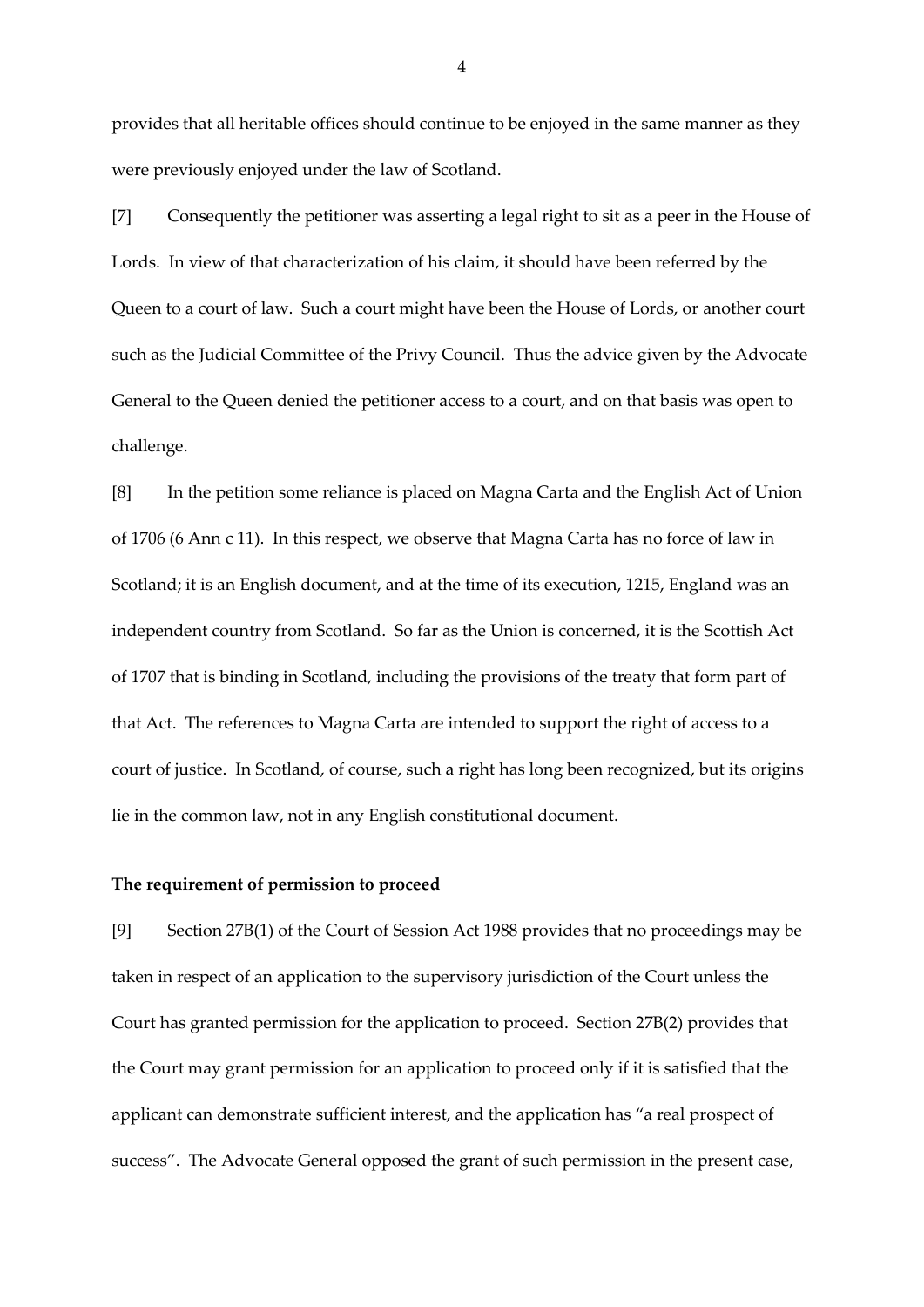on the basis that the grounds of challenge put forward in the petition had no real prospect of success. In the answers for the Advocate General, reliance is placed on the proposition that the petitioner sought to challenge legal advice provided to the Queen in relation to an issue, the recognition of a peerage, that itself is not justiciable. Furthermore, the petitioner sought to have the court examine the merits of the legal advice, which would be covered by legal professional privilege. Finally, there was no competent basis set out in the petition to invoke the supervisory jurisdiction of the Court, as the petitioner in effect invited the Court to substitute its own views for those of the Advocate General and the Queen.

#### **The Lord Ordinary's decision**

[10] The petition called before the Lord Ordinary to determine whether permission to proceed should be granted. Following an oral hearing the Lord Ordinary refused such permission. He gave reasons immediately following the hearing, and those are now set out in a note. In summary, those reasons are as follows.

[11] The petition was based on the Court's supervisory jurisdiction, under which the Court of Session has power to regulate the process by which decisions are taken by any person or body to whom a jurisdiction, power or authority has been delegated or entrusted. The sole purpose of the supervisory jurisdiction is to ensure that such a person or body does not exceed or abuse that jurisdiction, power or authority: *West* v *Secretary of State for Scotland*, 1992 SC 385, at 412-413. It is not competent for the Court to review such an act or decision on its merits. In the present case, the petition was expressly described as being for judicial review of legal advice given to the Queen by the Advocate General. That raised two fundamental problems. First, the Advocate General did not make the decision that the petitioner seeks to challenge; he merely provided legal advice. Secondly, the Advocate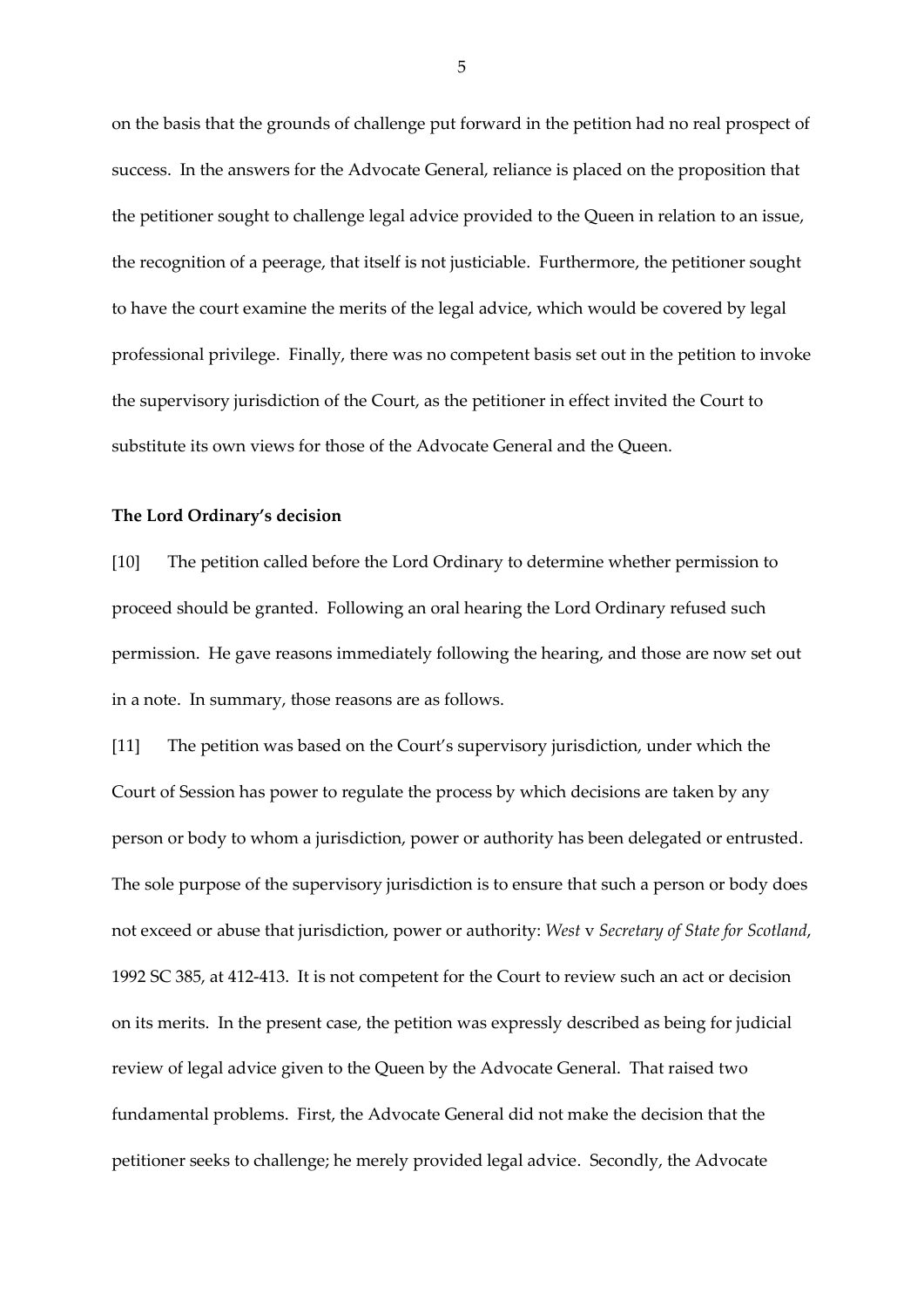General did not have committed to him and did not exercise any jurisdiction, power or authority in respect of the petitioner's application for a peerage; he simply supplied legal advice to the Queen. That was not a matter that the Court could properly review under its supervisory jurisdiction.

### **The appeal/reclaiming motion**

[12] The petitioner has reclaimed against the Lord Ordinary's decision on a number of grounds. We deal with the majority of those grounds individually, albeit briefly. First, however, we will consider the argument accepted by the Lord Ordinary, that no decision was taken by the Advocate General that was capable of being judicially reviewed; the Advocate General merely tendered legal advice, and no jurisdiction capable of judicial review was entrusted to him. Secondly, we will consider an argument developed by the petitioner to the effect that the Queen was obliged to accept the Advocate General's advice, with the result that the Advocate General was effectively exercising a decision-making function. On this matter we agree with an argument presented on behalf of the Advocate General that decisions of the Queen in relation to the grant of honours are not susceptible to judicial review. In addition, after considering the arguments put forward in the petitioner's grounds of appeal, we will consider the esto (alternative) argument put forward by the Advocate General, namely that even if there were any merit in the grounds of appeal such error is not material, because the same decision was inevitable in view of the merits of the case. We would emphasize that this is considered on a hypothetical basis; judicial review is not generally concerned with the underlying merits of the decision, but rather with matters such as whether a legal power exists to make the decision in question and the procedures and formal reasoning used in reaching that decision.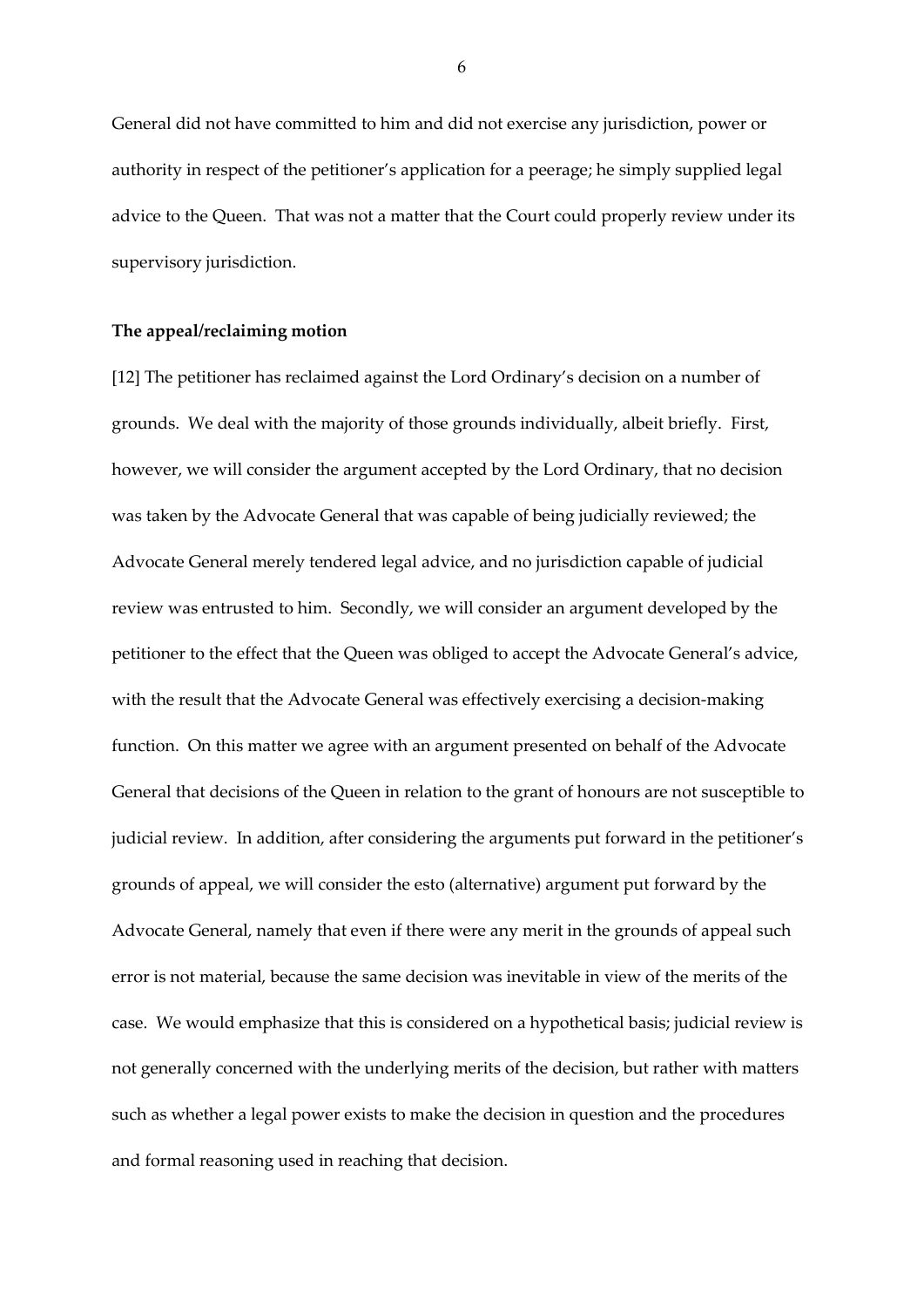## **Decision**

[13] In our opinion the present application has no real prospect of success, for two distinct reasons, each of which is conclusive by itself. In relation to the expression "real prospect of success", we follow the test explained by LP Carloway in *Wightman* v *Secretary of State for Exiting the European Union*, 2018 SC 388, at paragraph [9]. The applicant must demonstrate a real prospect, which is less than probable success but has substance. Something more than arguability or statability is required.

# **1. No decision was taken by the Advocate General that is capable of being judicially reviewed**

[14] The Court of Session's supervisory jurisdiction was defined in *West* v *Secretary of* 

*State for Scotland*, *supra*, in the following terms (at 412-413):

"1. The Court of Session has power, in the exercise of its supervisory jurisdiction, to regulate the process by which decisions are taken by any person or body to whom a jurisdiction, power or authority has been delegated or entrusted by statute, agreement or any other instrument.

2. The sole purpose for which the supervisory jurisdiction may be exercised is to ensure that the person or body does not exceed or abuse that jurisdiction, power or authority or fail to do what the jurisdiction, power or authority requires.

…"

The Court added that judicial review is available "not to provide machinery for an appeal, but to ensure that the decision-maker does not exceed or abuse his powers or fail to perform the duty which has been delegated or entrusted to him. It is not competent for the court to review the act or decision on its merits". In all of the foregoing, we would emphasise the fact that the power of judicial review is intended to regulate decisions and the process by which such decisions are taken.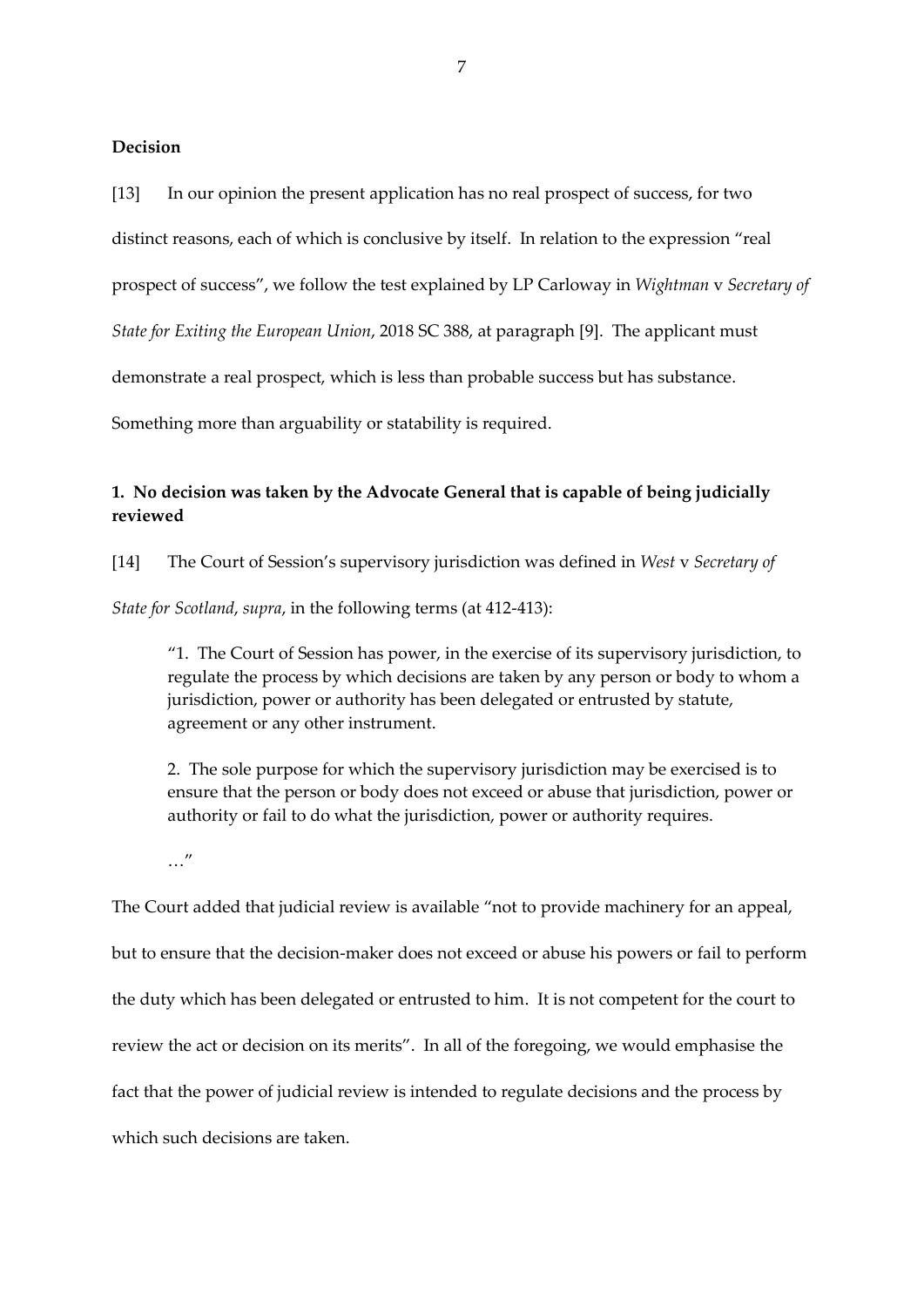[15] In the present case the Advocate General provided legal advice to the Queen in relation to the petitioner's claim to a peerage. Giving advice is not the same as making a decision. In giving legal advice the Advocate General did not exercise any "jurisdiction, power or authority", whether statutory or otherwise, over the petitioner; he merely provided advice to the decision-maker. Consequently there was no decision taken by the Advocate General which was capable of being judicially reviewed. For this reason we consider that the challenge to the conduct of the Advocate General is misconceived.

[16] The petitioner submitted that the Queen was obliged to act on the advice of the Advocate General as to whether or not he was entitled to be recognised as a peer in consequence of his ownership of the Barony of Mordington. In presenting that submission, he relied in particular on the decision in *R (Miller)* v *Prime Minister; Cherry* v *Advocate General for Scotland*, 2019 SLT 1143, affirming 2019 SLT 1097. In that case, concerning the prorogation of Parliament, it was accepted that the Queen was obliged to act on the advice of the Prime Minister. Nevertheless, the present case is in our opinion fundamentally different. Advice to prorogue Parliament involves a substantive decision by the executive that the operation of the legislature should be suspended for a given period, without any possibility of the legislature's overriding that decision. It is not advice as to the law that is applicable in a particular situation but as to the substance of the decision. Furthermore, it was accepted in that case that the decision to prorogue Parliament was of a political nature, and thus in an area where the sovereign should not dissent from the government, which held office through the exercise of democratic processes.

[17] In the present case, by contrast, the advice given by the Advocate General was legal advice, and it is of the nature of legal advice that it is not binding on the person to whom it is given. That person still possesses the power to make a decision, and in exercising that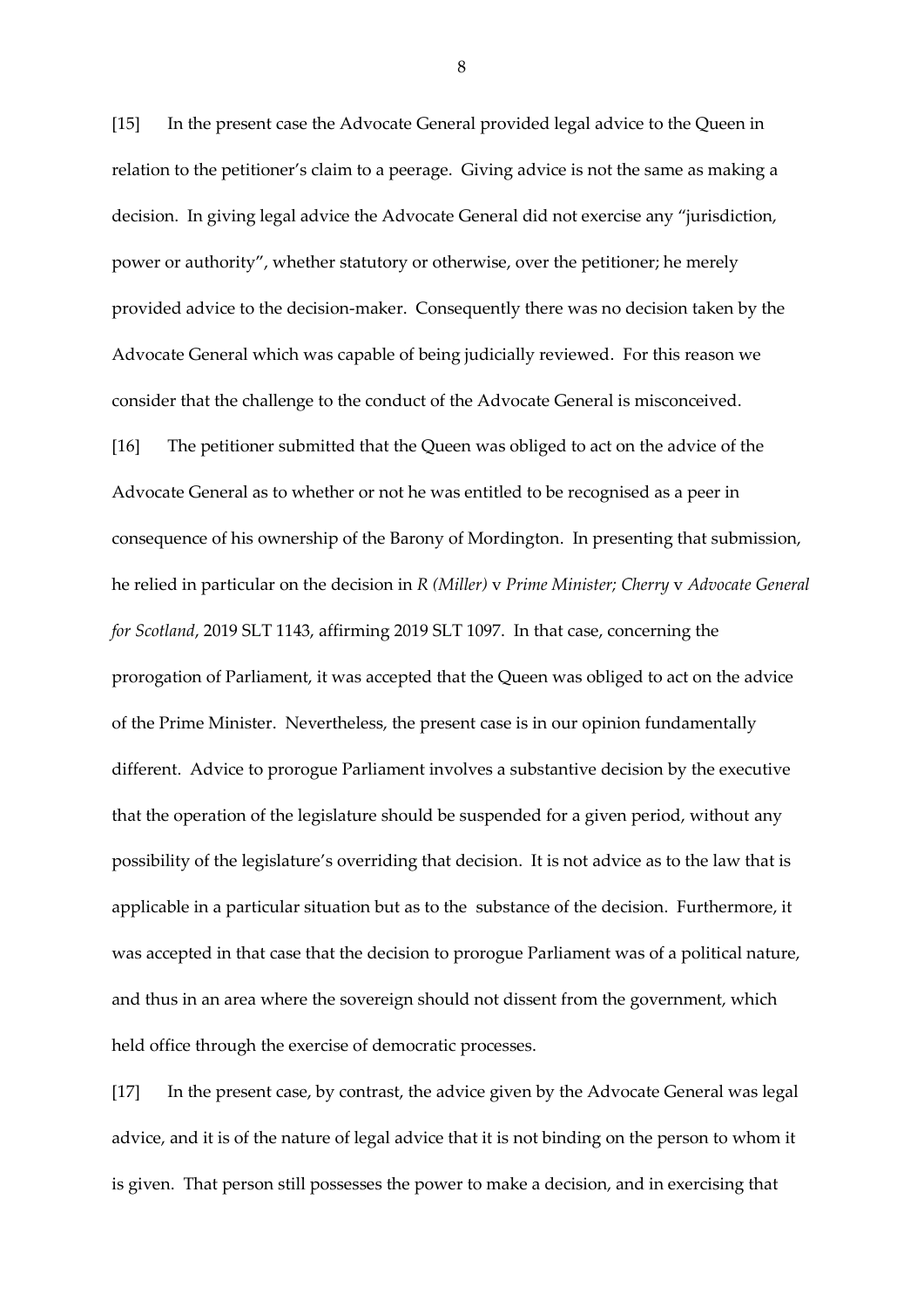power the decision-maker may or may not take account of the legal advice, or may take account of the legal advice in part or in a discriminating fashion. In our opinion advice of that nature cannot be the subject of judicial review, for the simple reason that it is not a "decision" made in the exercise of a jurisdiction, power or authority. Furthermore, the advice had no direct effect on the petitioner's legal rights. Legal advice does not have any such direct effect.

# **2. Decisions of the Queen in relation to the grant of honours are not susceptible to judicial review**

[18] Decisions in relation to the grant of honours have not, so far as we are aware, been the subject of judicial decision in Scotland or elsewhere in the United Kingdom. The grant of honours was, however, considered by the Canadian Federal Court in *Black* v *The Advisory Counsel for the Order of Canada*, 2012 FC 1234, and in our opinion the approach taken in that case by de Montigny J applies equally to cases such as the present. De Montigny J stated (at paragraph [50]):

"I do not think it can be seriously contended that the conferral or withholding of an honour affects the rights or expectations of a person. By its very nature, the conferring of an honour is a discretionary decision that is not substantially governed by objective standards but rather rests on moral, ethical and political considerations. Neither can one claim a right or a legitimate expectation to receive an honour. As such, the granting or withholding of an honour is not amenable to judicial review, as the courts are not in the best position to determine whether a person should or should not be awarded an honour. As Laskin JA put it in [*Black* v *Canada (Prime Minister)*, 54 OR (3d) 215],

'The refusal to grant an honour is far removed from the refusal to grant a passport or a pardon, where important individual interests are at stake. Unlike the refusal of a peerage, the refusal of a passport or a pardon has real adverse consequences for the person affected. Here, no important individual interests are at stake. Mr Black's rights were not affected, however broadly 'rights' are construed. No Canadian citizen has a right to an honour'".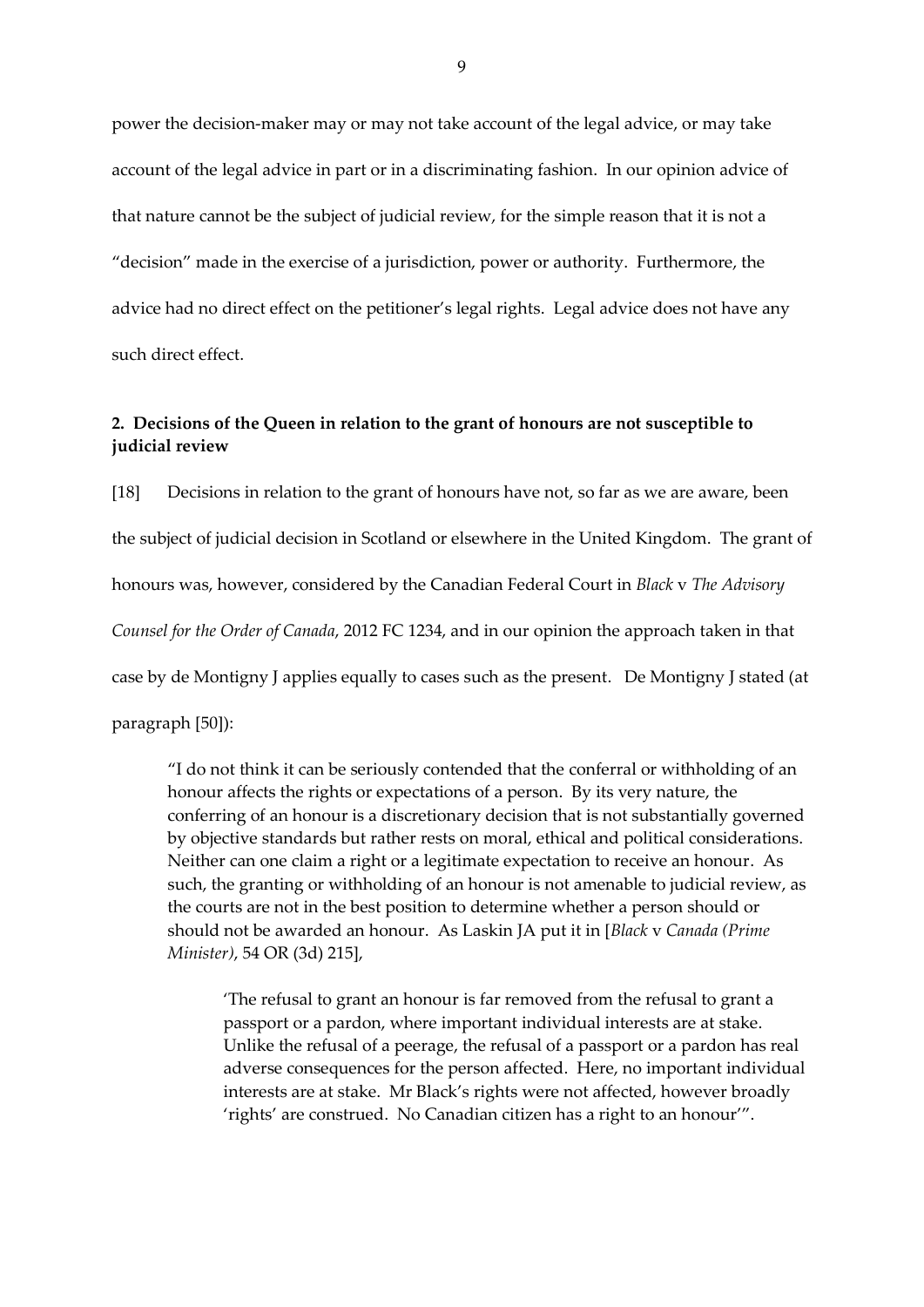[19] The fundamental point is that an honour is, in its essence, something that lies within the gift of the sovereign. No legal right is involved. Nor does it involve any legitimate expectation. The closest analogy is with a gift in the ordinary sense, where it is obvious that the decision whether or not to make a gift is entirely discretionary in nature, and cannot be reviewed on its merits or made the subject of any form of judicial review.

[20] This was recognised to some extent in *Council of Civil Service Unions* v *Minister for the Civil Service*, [1985] AC 374, where Lord Roskill, at 417-418, discussed whether the exercise of a prerogative power (of which the grant of honours borrowers is an example) can be the subject of judicial challenge. He held, in agreement with Lords Scarman and Diplock, that the exercise of such powers can be the subject of challenge, but not on an unqualified basis. He specifically identified the grant of honours as a matter that was not susceptible to judicial review. We agree with that statement so far as it relates to the grant of honours, for the reasons given in the last two paragraphs of this opinion. Nevertheless, the general application of Lord Roskill's statement to prerogative powers is not a matter that we have to consider, and this part of his opinion may require reconsideration in the light of the decision in *R (Miller)* v *Prime Minister; Cherry* v *Advocate General for Scotland*, *supra*. Regardless of these wider considerations, we are of opinion that the decision of the Queen to grant or withhold an honour cannot be the subject of judicial review, in view of its fundamentally discretionary nature.

[21] Some further support for such an approach can be found in the decision of the European Commission on Human Rights in *X* v *United Kingdom*, (Application 8208/78 (1978) 16 D & R 162). In that case the Commission decided that the right to a hereditary peerage, as a right to sit in the House of Lords, was not a civil right for the purposes of article 6(1) of the European Convention on Human Rights. It held: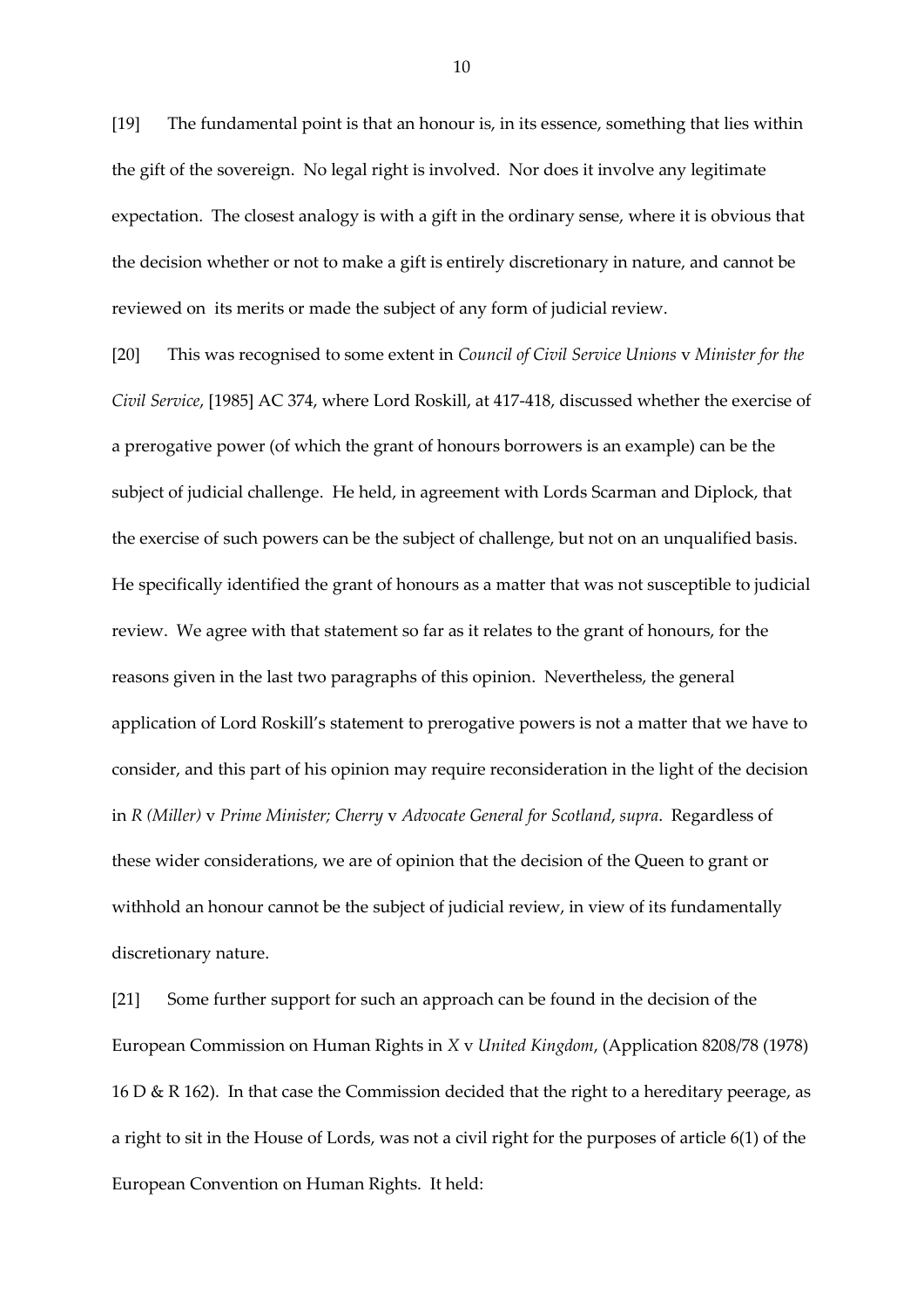"The Commission considers that the right to participate in the work of the House of Lords cannot be regarded as a 'civil right' within the meaning of Article 6. It is of the opinion that such a right, connected as it is to the composition of part of the legislature, falls into the sphere of 'public law' rights outside the scope of Article 6".

That is entirely consistent with the view that the grant of an honour, even if it entails the right to take part in the work of the legislature, is not a matter that can be the subject of a legal right in the proper sense of that expression. In one ground of appeal the petitioner contends that the Lord Ordinary's decision amounts to a breach of his right to a fair trial under article 6 of the Convention. The decision in *X* v *United Kingdom* makes it clear that in the present case there cannot be any denial of the petitioner's rights under the Convention; any right to sit in the House of Lords and take part in its business is not protected by article 6.

[22] The petitioner submitted that, if the Queen was obliged to accept the Advocate General's advice, that meant that the Advocate General was effectively making a decision which was susceptible to judicial review. In our opinion such an argument must be rejected, for the reasons discussed in the foregoing paragraphs. Even if a decision-making function were involved, the grant of honours is not susceptible to judicial review. The petitioner further placed some reliance on the fact that in the present case he asserted his right to an existing peerage rather than one that was newly created. In our opinion this distinction is immaterial. The fundamental point is that the existence of a peerage is within the gift of the sovereign, and that applies to existing peerages, which may in some circumstances be withdrawn, as well as to new peerages.

### **3. Other arguments for the petitioner**

[23] As already noted, the petitioner presented a substantial number of other arguments. First, he submitted that the Lord Ordinary ought to have recused himself from the case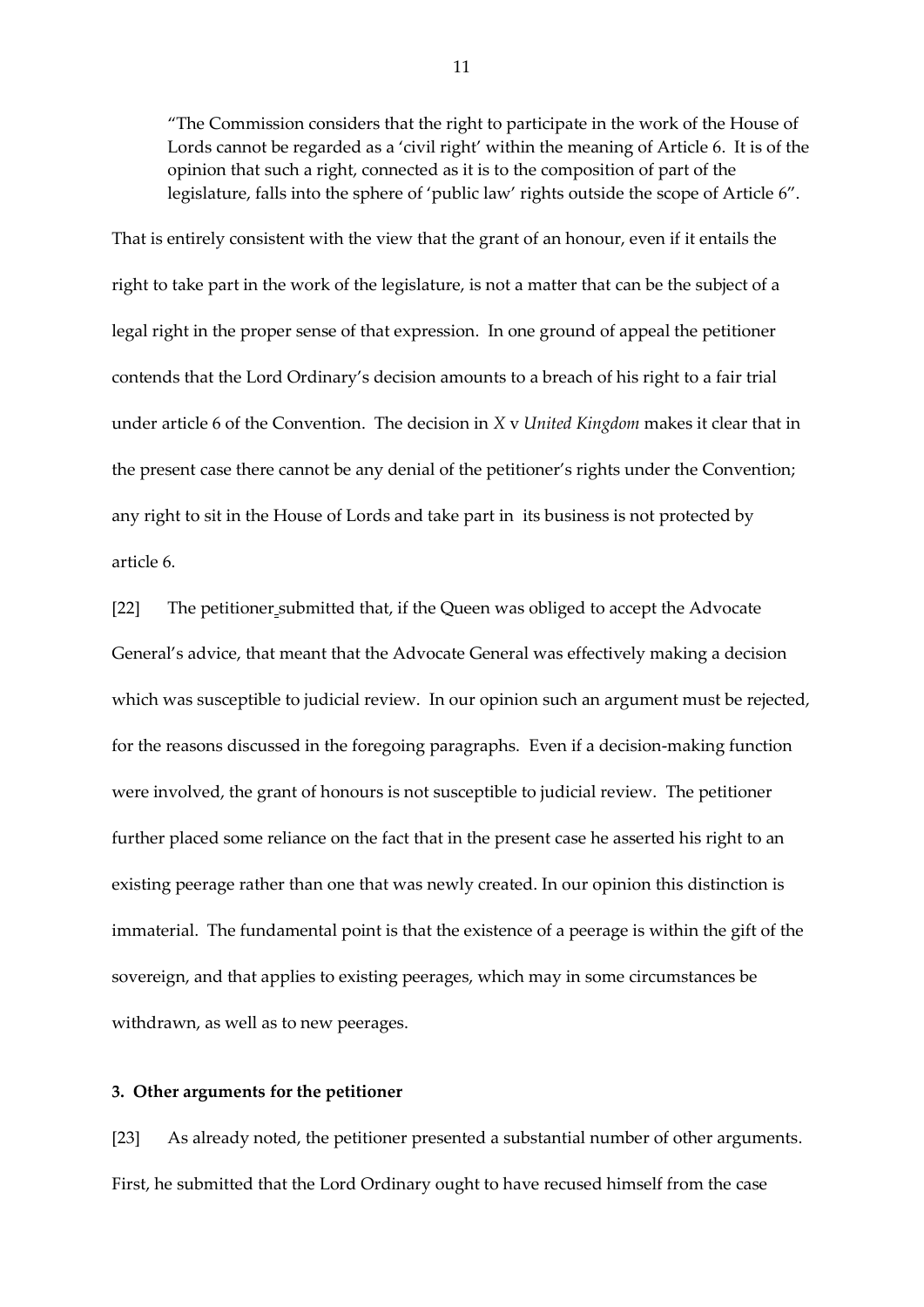because of what he describes as the Advocate General's attempt at "character assassination", on the ground that a judge could not read what was written about the petitioner without the possibility of inadvertent bias. We have no hesitation in rejecting this ground. Judges are expected at all times to act with total objectivity and impartiality. On occasion counsel for one party makes derogatory comments about the other party. A judge should invariably treat such comments with proper circumspection, and should only have regard to them if they appear to be borne out by the facts of the case. If a judge is to be criticised for bias or lack of impartiality or objectivity, that is an extremely serious allegation, which must be backed up by detailed evidence. That is wholly lacking in the present case. Information was available about previous litigation, but that litigation was not relevant to be Lord Ordinary's decision, and there is no indication that he took that into account in any way.

[24] The petitioner contends that the Lord Ordinary mischaracterized the nature of the petition, in having regard to the giving of advice by the Advocate General but not the decision to give advice. We are unable to see any significant distinction in this respect; if advice is given, there must inevitably be a decision to give that advice, and both the decision and the advice will normally be considered together.

[25] The petitioner criticises the Lord Ordinary for a failure to give proper reasons for his decision, and in particular for failing to explain which decision the petitioner should have challenged. In our opinion there is no merit in this argument. The Lord Ordinary gave reasons for his decision that are clear and intelligible. Furthermore, there was no obligation on him to provide any advice to the petitioner as to which decision he should challenge; his only responsibility was to deal with the arguments before him.

[26] The petitioner criticises the Lord Ordinary for taking irrelevant considerations into account, in that he took into account the merits of the underlying peerage claim. This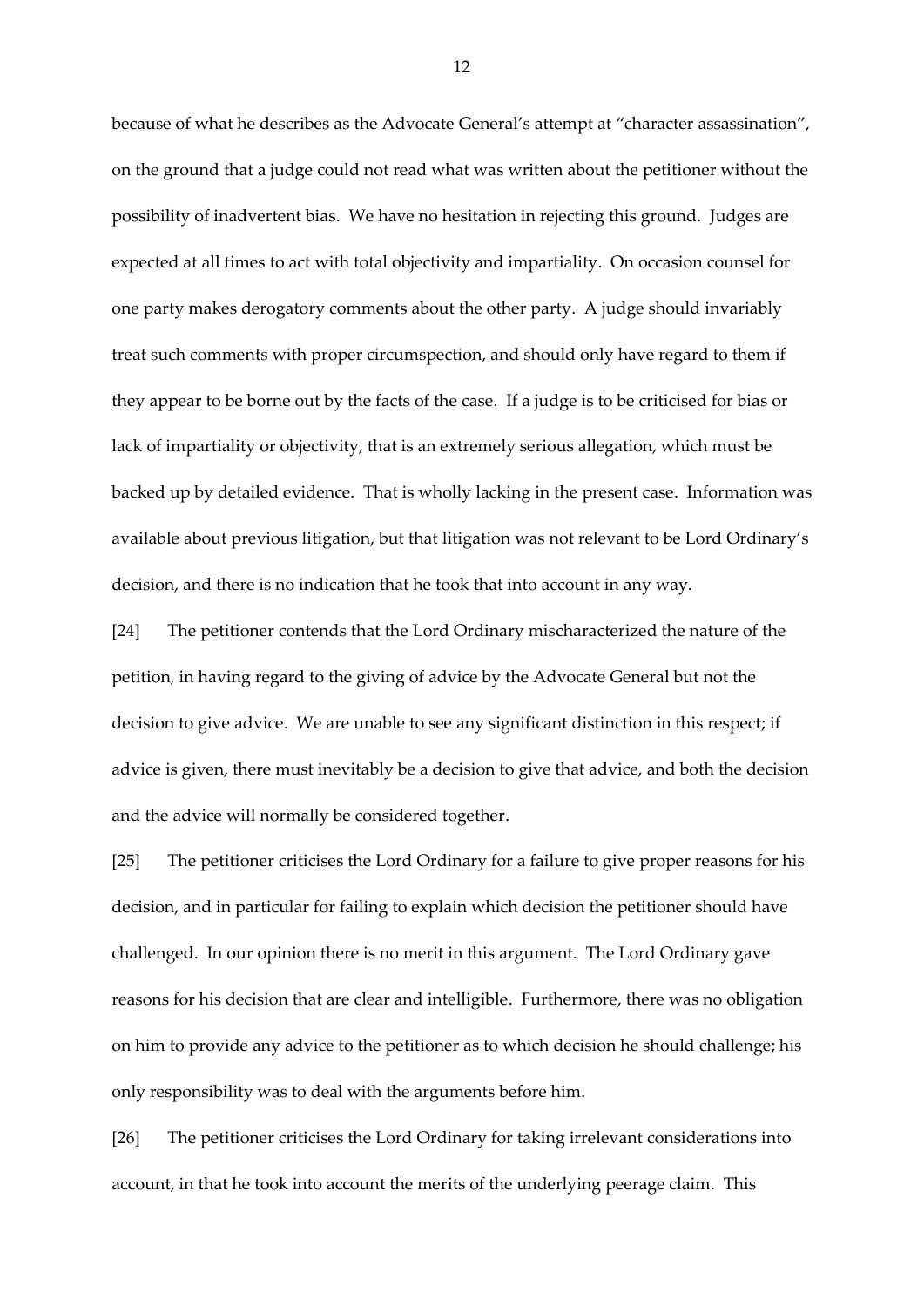contention appears to be based largely on the amount of time taken up in court in explaining the merits of the underlying claim. Nevertheless, the Lord Ordinary records in his note that he did not reach any views or make any observations on the detail or substance of the points made by the petitioner which underlie the petition and which relate to the alleged denial of the petitioner's right to a peerage. That is borne out by the terms of the Lord Ordinary's note, which does not consider the merits.

[27] The petitioner submits that the Lord Ordinary ought to have made use of the *nobile officium* to permit the petitioner access to a court of law. Reference was made to *Cumbria County Council*, [2016] CSIH 92. In our opinion this ground of appeal is misconceived. The Court of Session's powers under the *nobile officium* are equitable in nature, and the Court is only obliged to consider their exercise if an application to that effect is made. No such application was made in the present case.

#### **4. The Advocate General's alternative argument**

[28] The Advocate General presented an alternative argument to the effect that, *esto* there were any merit in the grounds of appeal, such error is not material because the same decision was inevitable in the absence of any error. We will consider this argument briefly, but we must emphasize that our decision is based on the reasoning in paragraphs [14]-[27] above.

[29] Nevertheless, we consider that, had we detected any error in the Lord Ordinary's reasoning, we would have refused the appeal on the basis of the Advocate General's alternative argument. The petitioner's claim was based on his ownership of the Barony of Mordington. Prior to 1707 the word "baron" was used in Scotland to designate two distinct categories of landholder, known respectively as *barones majores* and *barones minores*. The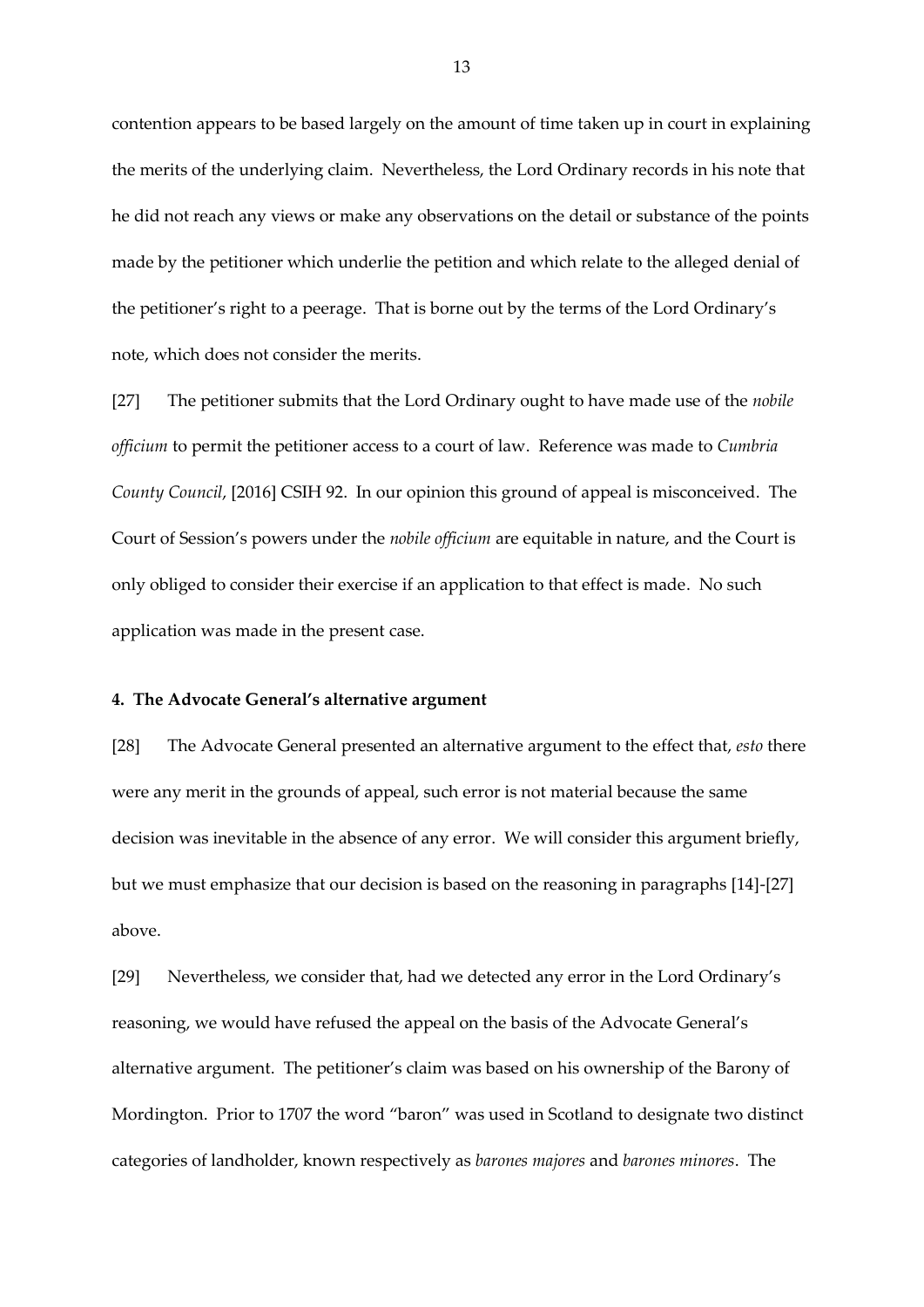distinction between these is explained in Greens' Encyclopaedia of the Law of Scotland (Dunedin Ed), volume XI, paragraph 410 (a passage written by T Innes of Learney). The concept of a baron in Scotland was originally wide, and extended both to those with other titles, such as Earl or Viscount, who were the *barones majores*, and to other landholders who held *in liberam baroniam*, who were the *barones minores*. Originally these were ranked together, but after 1587 the *barones minores* were relieved from attendance in Parliament and became a distinct order from the peers.

[30] In *Lord Gray's Motion*, 2000 SC (HL) 46, Lord Hope referred to the same distinction (at 63B-D):

"Prior to the Union of 1707 the Scottish Parliament, which had only one chamber, consisted of three estates: the bishops, the nobility and the burgesses…. After the episcopacy was abolished in 1689, the titled nobility or peerage constituted an estate by themselves, distinct from that which consisted of the commissioners of the shires who represented the lesser baronage".

It is thus apparent that in Scots law the *barones majores* were drawn from the hereditary peerage, and the *barones minores* were landowners who held their land on barony titles. In *Spencer-Thomas of Buquhollie* v *Newell*, 1992 SLT 973, Lord Clyde observed (at 979) that the essential feature of a barony title was the noble quality of the feudal grant; this was something separate from the land conveyed. Notwithstanding the personal nature of the title, however, it is apparent from the discussion in both Greens' Encyclopaedia and *Lord Gray's Motion* that the *barones minores* were not part of the peerage and did not have any right to sit in Parliament in consequence of their barony title.

[31] In the Treaty of Union, the right of Scottish peers to sit in the Union Parliament is governed by article XXII, which provides that 16 peers will be elected to represent Scotland in the House of Lords. Such elections were regulated by the Act of 1706 c 8. It is apparent from the closing part of that Act that the 16 peers were to be chosen by the peers of Scotland;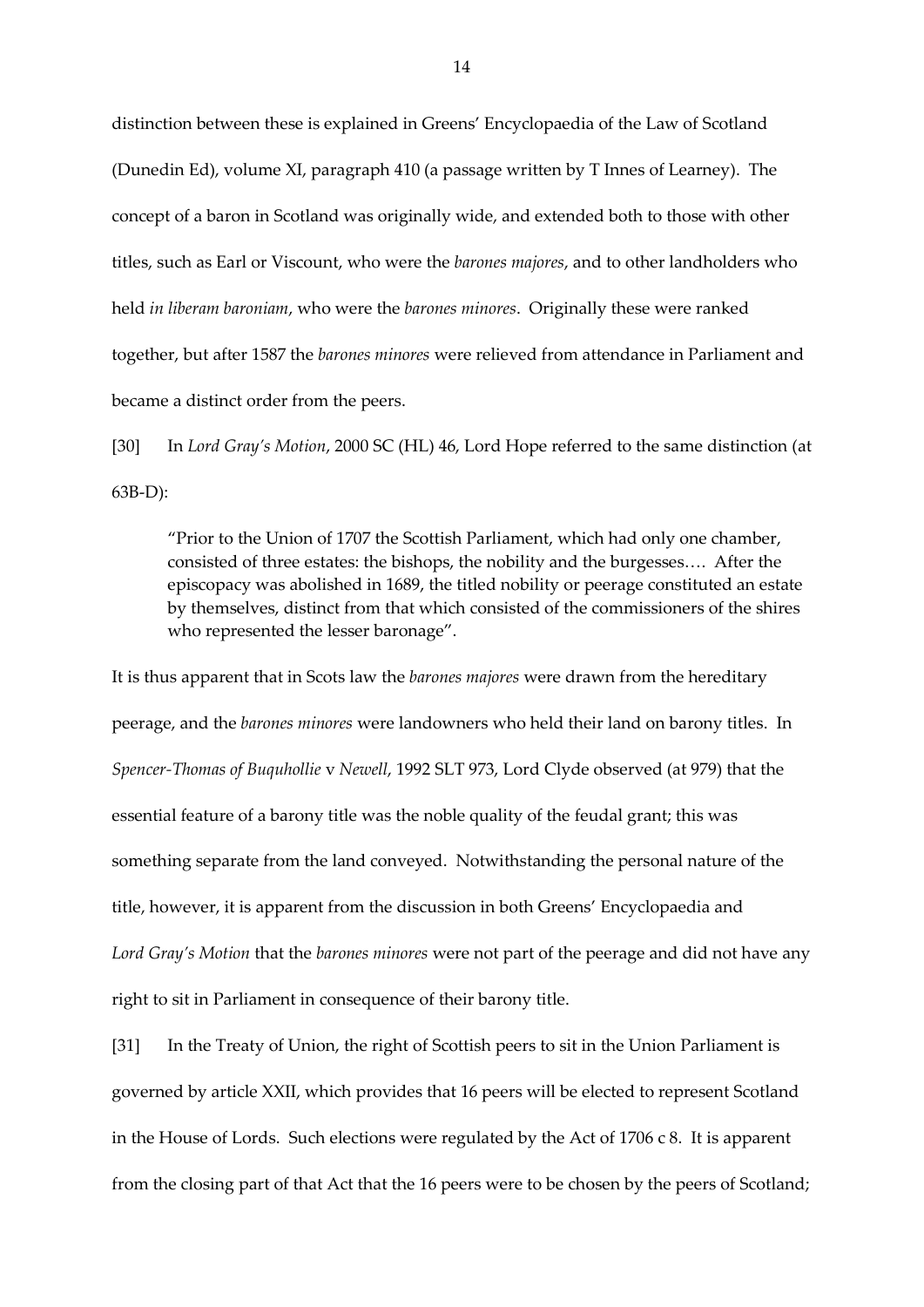the barons (evidently the *barones minores*) were to take part in the election of representatives of the shires, and the burghs were to choose their own representatives. In that provision the lesser barons were treated as ordinary freeholders, and not as members of the peerage.

[32] The legal position of peers on one hand and minor barons on the other differs in one other respect which is of considerable importance in the present case. In *Oliphant* v *Oliphant*, 1633, Mor 10027, it was held that a peerage could not be sold by one subject to another; a peerage was described as "a right… which no subject can dispone, without the approbation of the prince". Minor baronies, by contrast, can be bought and sold; on occasion areas of land were sold with a barony title, which might entitle the purchaser to style himself or herself as the baron or baroness of that land. We understand that that is how the petitioner acquired the Barony of Mordington. Section 63 of the Abolition of Feudal Tenure etc (Scotland) Act 2000 abolishes any conveyancing privilege incidental to a barony, although the section expressly provides that nothing in the Act affects the dignity of baron or any other dignity or office (whether or not of feudal origin). Nevertheless, it would be extraordinary if the right to sit in the upper house of Parliament could be acquired by the mere purchase of an area of land. On the foregoing analysis, that would not happen; only the hereditary peerage would have had the right to sit in the House of Lords. Moreover, following the enactment of the House of Lords Act 1999, no one is to be a member of the House of Lords by virtue of a hereditary peerage, although 90 hereditary peers, selected by their fellows, are exempt from that provision.

[33] We would accordingly have concluded, if it were relevant, that the Barony of Mordington did not confer any status either as a peer or as a member of the House of Lords. It was a minor barony unconnected with any peerage. On that basis, even if there had been an error in the Lord Ordinary's reasoning, we would have refused permission to proceed.